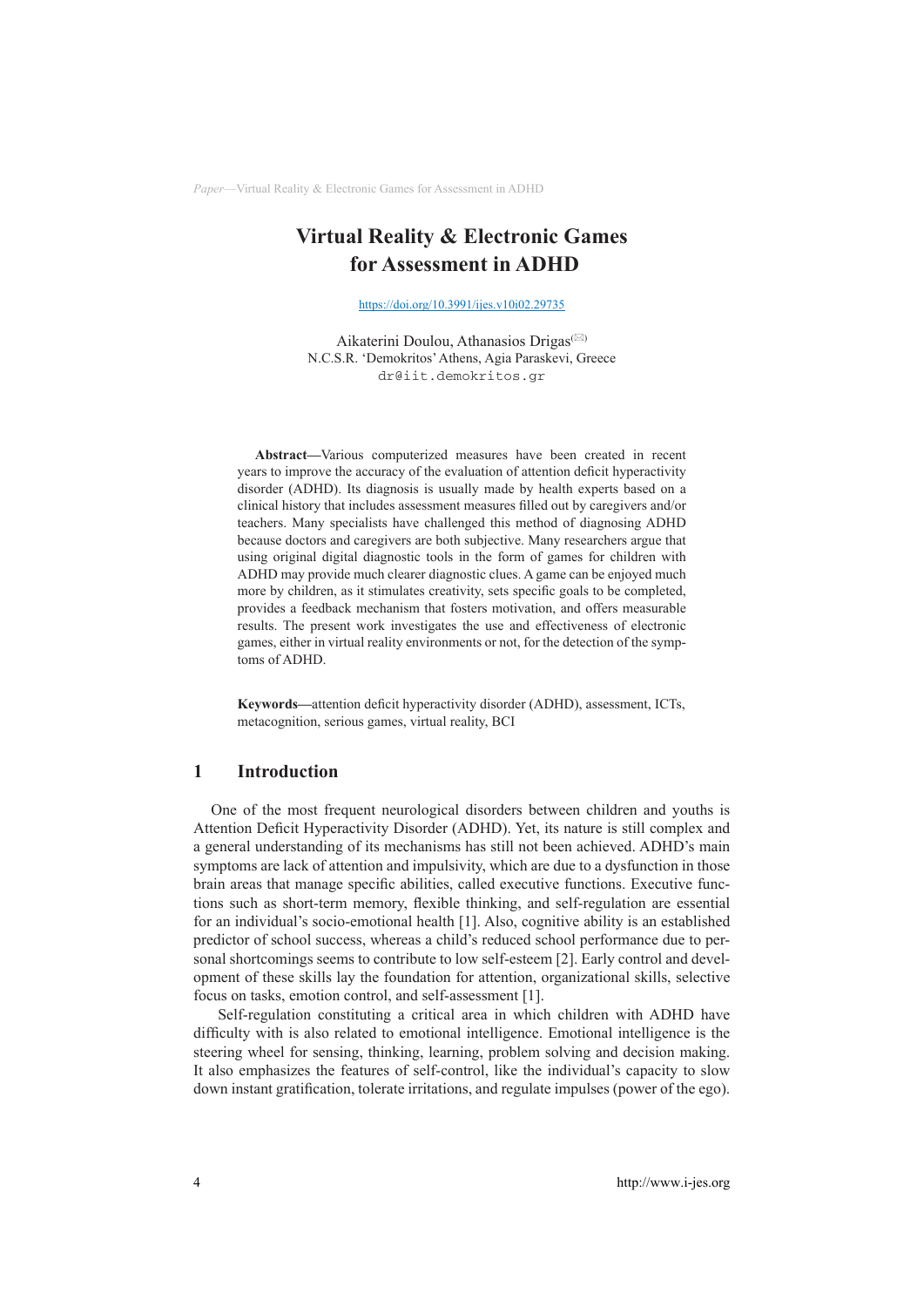In their research, Drigas & Papoutsi [3] propose a structured model for the evaluation and intervention of emotional intelligence, consisting of hierarchical levels that indicate the progressive development of an individual. This model can have practical applications as an assessment tool for special education, interpersonal relationships, as also any other aspect of life. More specifically, these levels relate to receiving and recognizing emotional stimuli, to self-knowledge, self-management, empathy, social skills, and self-actualization. According to Maslow's theory, self-actualization is the highest realization of personal potential, self-fulfillment, and the pursuit of personal well-being [4–5].

Another studies by Drigas & Mitsea [6–8] that proposes a multilevel metacognition model argues that attention is at the "heart" of metacognitive skills and participates in processes such as selecting, filtering, suspension, processing, storage, retrieval, prediction, monitoring, adjustment, adaptation, recognizing, distinguishing, remembering, and knowledge transformation. According to this model, each level describes a higher-ranking control system that indicates the individual's metacognitive development. The progression from the lowest to the greatest levels of metacognition entails a shift to more complex kinds of self-awareness and self-observation, which leads to the formation of a more sophisticated control system. This multilevel metacognition approach might be utilized as a structured assessment model to fulfill the needs of students at various levels and types of schools. The student is considered as a collection of physical, emotional, cognitive, and spiritual requirements that grow throughout time, according to this viewpoint.

Children with ADHD are usually assessed through questionnaires completed by parents and specialists. However, this method seems to have several disadvantages, as it is characterized as subjective and does not directly assess the children's performance in the above skills. On the other hand, ICTs play a significant role in the use of educational programs, which aim at the control and development of the socio-cognitive skills of students with special educational needs [9]. Assessment tools such as serious games using new technologies have proved to be just as effective, since they stimulate children's motivation, and the results can be more objective.

### **2 2D games**

Crepaldi et al. [10] designed a Serious Game called "Antonyms" as an alternative assessment tool for children with ADHD. In Antonyms, the user takes on the role of a super-hero (named Atansyon) tasked with saving a kingdom on the other side of the globe. Woodland (W), River Crossing (RC), Training School (TS), and Central Building (CB) are the four settings that Atansyon passes through. The actions required for completing the tasks and scenarios require self-control, planning skills, emotional self-regulation, control, attention to detail, and increased stand-by time. Antonyms are meant to be used with a therapist or activity supervisor present. Each mini-game includes several difficulty levels, so as the user continues, the activities grow more demanding and complex. The games also provide immediate feedback in the form of visual and audible notifications. Furthermore, the player's conduct during the game can be monitored, and their performance can be recorded based on the different types of faults (such as stand-by time mistakes and incorrect replies) and completion time.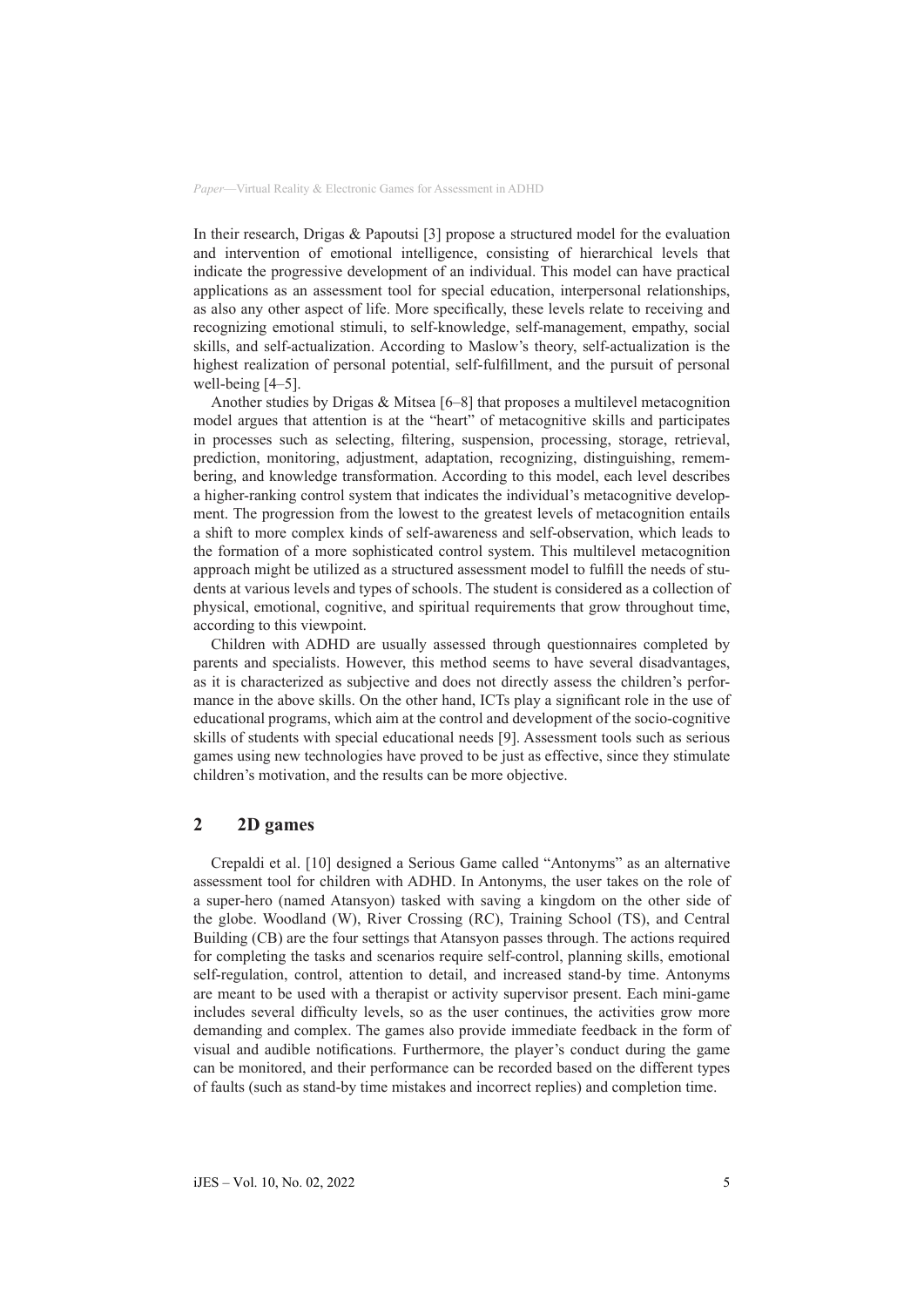Antonyms were evaluated in team of 16 boys between 8–11 years old. Eight children had been diagnosed with ADHD before to enrolling in the study, and eight children had never been diagnosed with ADHD or any other neuro-developmental impairment. Before the game, two standardized tests, commonly used for ADHD diagnosis, i.e. the Ranette and the Number Stroop assessments of the BIA test [11], were administered. The first one, Ranette, requires coloring a frog each time a particular sound ("GO") is heard and pausing when there is another sound ("STOP"). The test (lasting about 10 minutes) includes prolonged attention, selective attention (the kids had to select the target-sound), and suspension (the kids had to resist their impulsiveness to proceed). The other test, Number Stroop, presents stimuli that elicit 2 alternative and inconsistent replies, one of which (the one not to be chosen) is more impulsive than the other due to being a common automated response. This test measures the control and suspension of behaviors, by counting the errors during the process.

The data gathered from the youngsters without ADHD disclosed that their performance in Antonyms resembled the results in the administered standard tests for the diagnosis of ADHD, referring to the same areas (i.e. control and suspension of impulsivity). Specifically, the number of mistakes in the BIA Ranette sub-test matched the errors in TS and CB. In addition, children with ADHD performed lower in Antonyms than same-aged youngsters without ADHD usually do. These findings indirectly support the possibility of using Antonyms as a promising device in various evaluation strategies because it provides a pleasant and user-friendly environment and is based on a model of neuropsychological tasks that focus on attention and impulsivity [8].

In their research, Delgado-Gómez et al. [12], propose a video game aimed at assessing distraction in children with ADHD. In that type of game the players must steer a functional avatar (a raccoon in specific) to avoid various obstacles in its way. Specifically, the avatar will have to jump over 180 gaps in its path to avoid falling. These gaps are divided into eighteen (18) squares, and every square is defined by the avatar's velocity, the trunk's length, and the gap's length. A significant difference compared to other games that require virtual reality accessories is that the suggested videogame can be played on any computer or smartphone. This allows for assessments at zero cost. The game was designed utilizing the widely used Unity 3D game engine.

 The study involved 28 children diagnosed with ADHD aged 8 to 16 years. While each child was taking the test, the respective caregiver or teacher completed the SWAN scale's inattention sub-scale developed for assessing ADHD [13]. The results showed that the amount of times the raccoon did not leap indicated a significant correlation with the severity of the children's inattention. Furthermore, when the interval between leaps grows, this link becomes greater (i.e. in jumps where the time between them is longer than two seconds). This could be explained by the fact that when the interval between jumps is short, children are fully engrossed in the game, and when the time between jumps is prolonged, they struggle to retain their attention [12].

 The experiment results showed that children diagnosed with ADHD had more skipped jumps and more jumps very close to the gap. Thus, there was a strong link with the individuals' distraction as assessed) by the SWAN subscale (Attention-Deficit Hyperactivity Disorder Symptoms and Normal Behavior rating scale – SWAN). The researchers in this paper argue that this game has many primacies. To begin with, unlike other ways that take over 15 minutes, this particular evaluation takes about only seven minutes. This characteristic makes the game especially appealing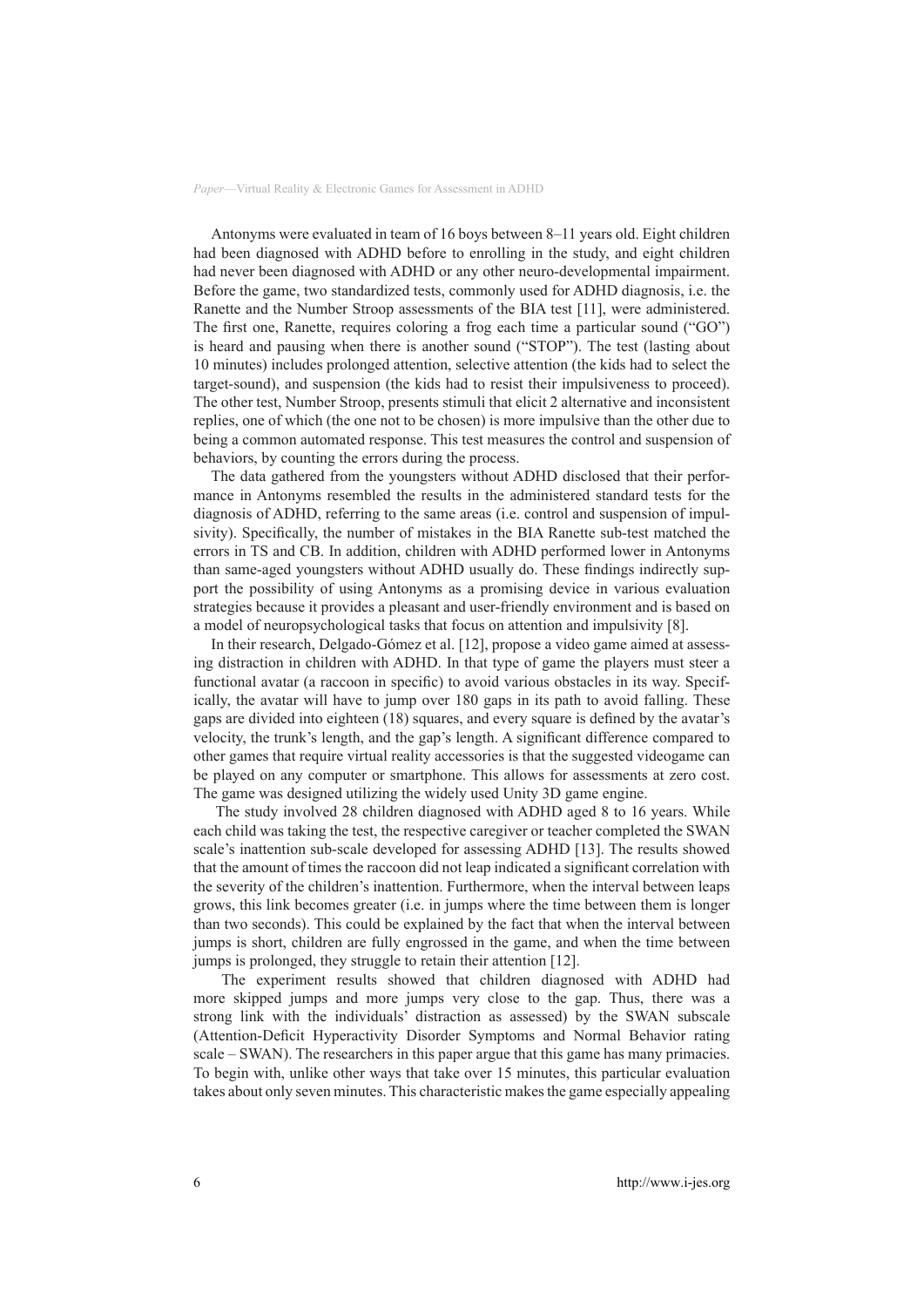in therapeutic settings when time is limited. Second, this evaluation method does not demand for any complex or costly devices, such as virtual reality equipment, since an ordinary PC or a device such as a tablet or smartphone is sufficient. Therefore, both the research results and the features of this particular videogame mark it a great tool for supporting specialists in the diagnosis of ADHD [12].

### **3 EEG-based serious games**

 Serrano et al. [14] designed a video-game named GokEvolution to measure attention in children with ADHD. Attention was tested by analyzing the EEG-BCI index provided by the NSMW device while the subjects were playing the game. The main disadvantage of these techniques is that the complex EEG-BCI systems require placing multiple electrodes on the scalp [15], which can cause difficulties if applied outside the laboratory. However, recent research has revealed that the NeuroSky MindWave (NSMW) device can evaluate participants, especially children, in a more accessible and effective way. NSMW requires placing an electrode on the forefront's left side that can transmit information via a Bluetooth connection [16]. Many researchers have comprised NSMW in their studies, demonstrating its appropriateness and trustworthiness in assessing emotional states [17–19] and in controlling attention [20].

 In total, 52 children without ADHD (32 boys and 20 girls, of average age 8.98 years) and 23 children with ADHD (18 boys and 5 girls, of average age 9.5 years) were evaluated. During the study, none of the children with ADHD were taking any medication. The CARAS-R Difference Test was used to determine each child's attention skills and impulsive behavior [21]. GokEvolution had five levels of difficulty (0–4), and the goal was to completely grow and evolve the game's main character. The character showed his evolution at each level by changing its hair color and style. The required attention increased at each level of difficulty. Players had to win points and thus advance in the game by paying attention as much as possible, otherwise, they would lose points. Therefore, it was important that the players were able to monitor their performance (neurofeedback) through the game's main screen, which showed through horizontal bars their attention levels (NSMW counter) and the points earned at each level. The activity of the participant's left frontal lobe was recorded using the NSMW during the five-minute game, in order to assess the level of attention. The game indicated that the player was either attentive or inattentive when the NSMW counter ranged between 50 to 100, or 0 to 50, respectively. A player who would manage to remain focused during the entire game would complete the five levels in 5 s, 9 s, 14 s, 20 s, and 70 s, respectively. This means that in a perfect performance it would take about 2 minutes to complete the character development [14].

 The changes in attention recorded by the NeuroSky MindWave, and combined with the results of the CARAS-R psychological test were utilized to determine the attention profiles of children with ADHD and without ADHD. The NSMW device proved effective in detecting changes in attention while the children were playing the GokEvolution video game. The ADHD group displayed a lesser, more volatile attention at all game levels than the control group. The researchers also concluded that the game could determine the level of attention based on the player's performance. For example, the control group participants who finished all levels could comprise a typical sample of normally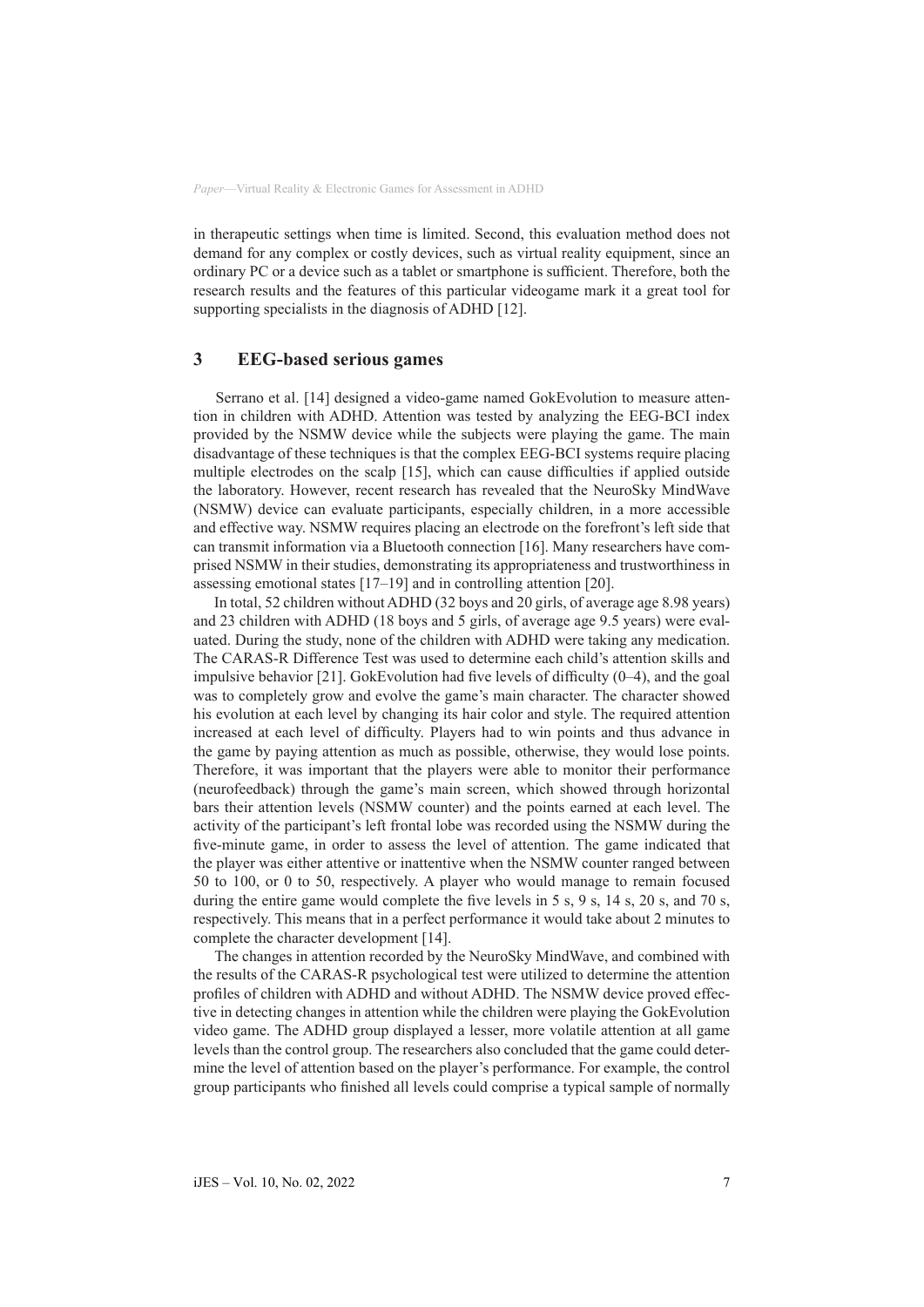developing children. According to the findings of this study, the videogame application, when used in conjunction with the NSMW, could be used as a proactive diagnostic tool for attention-related issues. Also, although only one electrode was used in the study (Fp1, more restricted than a multichannel electroencephalogram) and attention was measured in a non-clinical setting, the data were highly accurate [14].

 Alaa et al. [22] researched the effects of a serious game called FOCUS, controlled by an electroencephalogram (EEG), to detect the level of attention in children with ADHD. Neurofeedback and brain-interface games are ideal in ADHD, as they recognize the disorder's symptoms due to the high motivation they create [23]. Different frequency bands comprise the EEG signal: band γ (> 30 Hz), band β (12–30 Hz), band  $\alpha$  (8–12 Hz), band  $\theta$  (4–7 Hz) and band  $\delta$  (<4 Hz). Each band relates to different functions: band γ (Gamma) is associated to problem-solving and memory, band  $\beta$  (Beta) is related to rapid activities, band  $\alpha$  (Alpha) is essential for relaxation, band θ (Theta) is prevalent in states of sleepiness, and band  $\delta$  (Delta) is prevalent during sleep [24–25]. The game was designed using the Unity Game Engine and can be played via a keyboard or the EMOTIV EPOC+. EMOTIV is a 14-channel wireless electroencephalogram device created for computer-brain interface related research. In addition, it can provide raw EEG data using open source software [22].

 The player's aim in FOCUS is to collect, through an avatar, yellow-colored cubes as quickly as possible while receiving orders. The environment contains a square-shaped floor surrounded by a jungle. There are two states: the "push" state and the "neutral" state. In the neutral state, the player must stay still and relaxed. This is necessary in order to detect the player's movements (push state). The player must use the commands to make the avatar move forward. This can be done either via the keyboard or via the EMOTIV. In the latter, the EMOTIV wireless gyroscope monitors the head movements to turn the avatar left and right, maximizing this way the player's involvement while also creating a sense of realism in the game [22].

 In the study participated 4 individuals with ADHD (2 men, 18 and 23 years old, and 2 women, 21 and 22 years old) and 5 individuals without ADHD (all men, 19 to 26 years old), where they were instructed to play the game with both control techniques, i.e. keyboard and EMOTIV, to collect the cubes. In both cases, their EEG signals were captured. The results showed that the players had a higher engagement and focus on the game when using the EMOTIV rather than the keyboard, probably because it was more difficult for them to move the character without pushing a button. Also, the EMOTIV-controlled game took longer to complete because steering an EEG game was a new experience for all participants. There was also an accuracy of up to 96% in the categorization of EEG data in identifying the attention status of participants without ADHD and an accuracy of up to 98% in the classification of EEG data for patients with ADHD. Since playing FOCUS with EMOTIV instead of a keyboard requires a strong commitment to one's focus and attention skills, this could allow for detecting and diagnosing individuals with attention deficits [22].

## **4 Virtual reality classrooms**

 The study by Yantong et al. [27] was conducted to investigate the feasibility of VR-based assessments in school-age children with ADHD who showed learning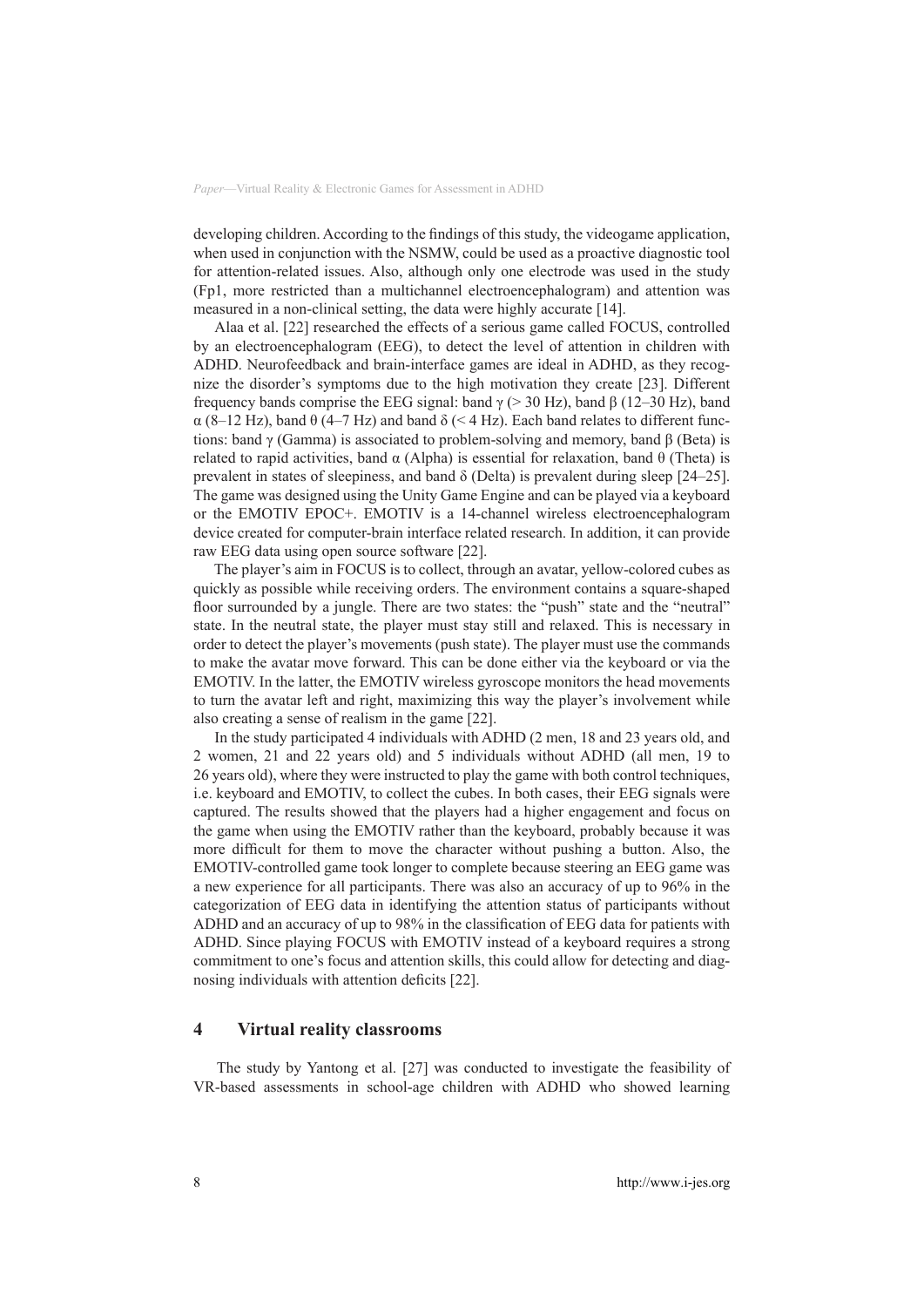disabilities. Several findings show that the use of virtual-reality-based tools marks an essential breakthrough in diagnosing ADHD, in particular because it allows the comparison of control and ADHD groups in a realistic environment [28]. More specifically, in their study on the effects of virtual reality on children with disabilities, Drigas  $\&$  Mitsea [29] concluded that these environments could recognize the symptoms of inattention, distraction, and hyperactivity.

 The VR test's validity was rigorously explored by comparing its findings to those of youngsters in a control group. All participants were school children (6–18 years old). The DSM-V diagnostic criteria [30] were used to diagnose the children in the ADHD group. The Virtual Reality Medical Center system (VRMC) was used for the VR test. The overall runtime performance was established by using a high-tech computer with a resolution of  $1,080 \times 1,200$  pixels, a refresh rate of 90 Hz, and a viewing angle of 110 degrees. This device includes a game-like brain-interface system, numerous sensors, position detectors, and a data-collection and statistical-analysis support system. Three scenes make up the VRMC approach for evaluating ADHD: 1) Position monitoring (30 items), 2) Stroop (41 items), and 3) Object identification (60 items). The whole test takes 20 minutes to complete. Four (4) indicators are used to illustrate the test results:

- 1. Correct data (correct answers)
- 2. Incorrect data (incorrect answers)
- 3. Accuracy (percentage of correct out of total answers)
- 4. Time (total test time)

The IVA-CPT was used to measure participants' capacity to sustain attention and control in the face of a variety of multisensory (auditory and visual) stimuli (in ages 6 and older). This instrument includes a number of scales, including those for auditory control, auditory attention, visual control, and visual attention. The Conners Parent Rating Scale (CPRS) and the Child Behavior Checklist (CBCL, ages 6–18) were also used to measure ADHD-related behaviors [27].

The findings of the comparison study revealed no significant differences between the ADHD and control groups in terms of age or gender. In children with ADHD, the factors associated to accuracy and right responses were considerably lower than in the control group. Additionally, children with ADHD took much longer to complete tasks than children without ADHD. The CPRS hyperactivity score was positively linked with incorrect answers on the VR exam. In a prior research, Gilboa et al. [31] found a link between VR (virtual classroom) evaluation factors and CPRS-R (Conners' Parent Rating Scales-Revised: Short) results in children with acquired brain injury. VR evaluations, according to these scientists, appear to be a valuable tool for diagnosing attention deficit disorders.

In addition, the VR test mistakes were linked to CBCL ratings for attention issues, social skills issues, cognitive issues, and aggressive behavior. Finally, in terms of the VR test and the IVA-CPT, it was discovered that the total time spent completing the VR test was directly related to the amount of visual and auditory attention measured in the IVA-CPT. As a result, the researchers in this study concluded that a VR test can detect ADHD symptoms, potentially validating it as a supplemental diagnostic tool [27].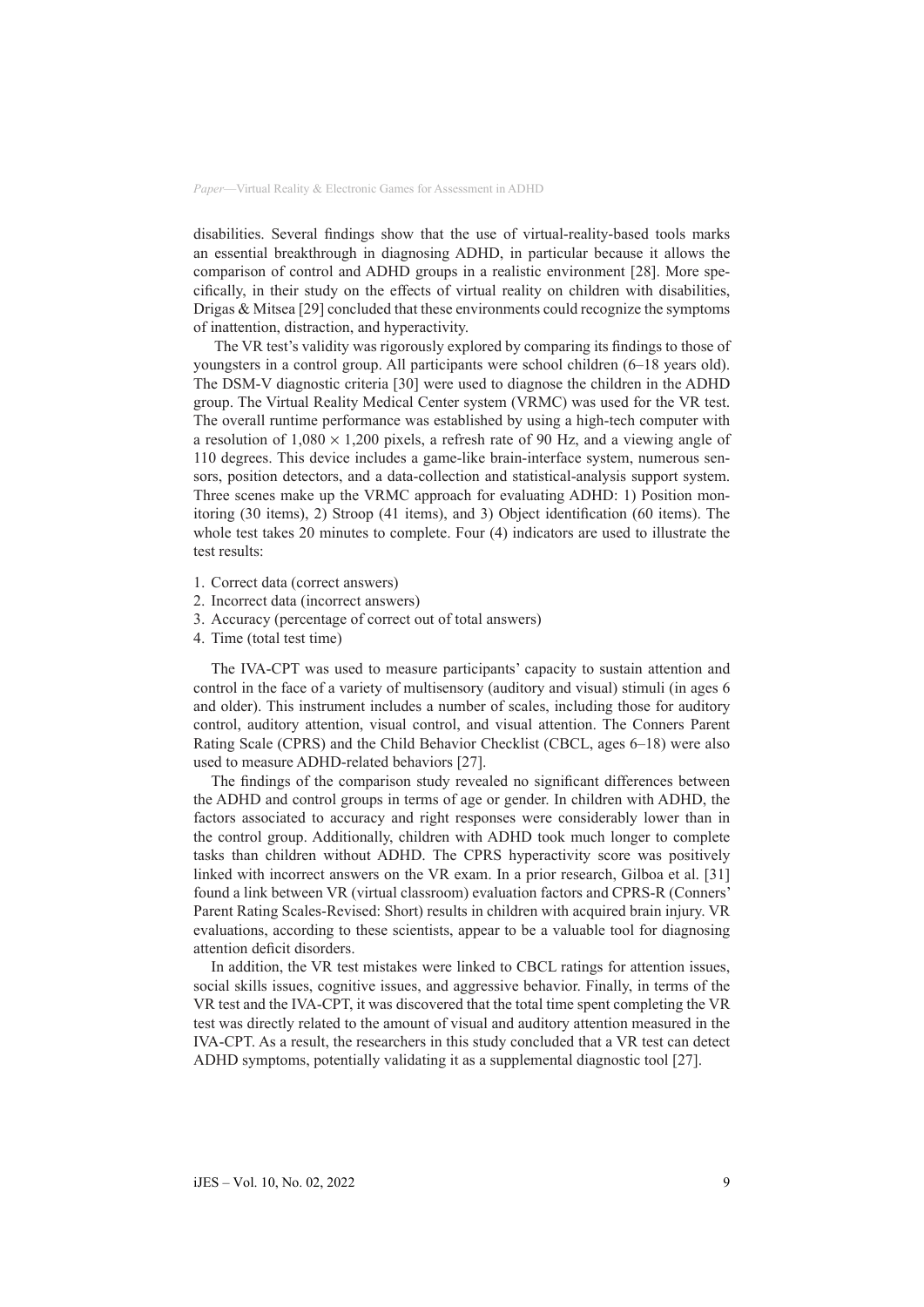To test youngsters with ADHD, Negut et al. [32] compared the analog CPT (Computerized Continuous Performance Test) with a virtual classroom setting. The Continuous Performance Test (CPT) is a sort of evaluation in which participants are asked to choose a response to a particular auditory/visual stimulus which is presented at regular intervals. Diverse versions of CPTs, such as the OPATUS CPTA assess-ment [\(https://opatus.se/\)](https://opatus.se/), have been created for objective assessment of children with ADHD. The integrated visual and auditory continuous performance test (IVA-CPT) has been proven in previous investigations to accurately distinguish children with ADHD from control children [33]. Thirty-three (33) youngsters with ADHD and forty-two (42) without ADHD, ranging in age from 7 to 13, took part in the study. Specifically, half of these children (from both groups) received the evaluation using ClinicaVR: Classroom-CPT, while the rest were evaluated using the traditional CPT.

In the experiment, the Raven Standard Progressive Matrices Plus Romanian version was used to assess the participants' intelligence, and the Cognitive Assessment System [34–35] was utilized to assess their overall cognitive condition. In addition, a 15-sentence bespoke scale for children was created to summarize their experience with ClinicaVR: Classroom CPT or regular CPT, which was graded on a scale of 1 to 5. (e.g. time seemed to pass rapidly when I was playing on the computer).

The participant in the ClinicaVR Classroom is subjected to stimuli for an extended period of time and must reply as rapidly as possible while also suspending undesired behaviors. A rectangle classroom with desks, a chalkboard, doors and windows on either side, pupils, and a teacher comprise the virtual classroom setting. Using 3D headset glasses and headphones, the students were completely immersed in the classroom. Each participant sits at his desk and must respond to target objects that appear on the blackboard in the form of a game. For example, target objects were letters of the alphabet that flashed rapidly over the board, and the student had to click the left mouse button only when a certain letter appeared. Three forms of distractions were utilized in this process: acoustic (such as a bus sound, door knock, step sounds, and school bell), optical (such as a paper falling, an airplane flying, or a teacher looking at her watch), and mixed (such as a person walking into the classroom while the sound of a door opening) [32].

The children completed first the neuropsychological tests and then were evaluated either through the ClinicaVR: Classroom-CPT or the traditional CPT. This process took about two hours, and then the recorded dependent variables were measured, i.e. responses, execution errors, omission errors, and the average stimulus-response time. Higher scores indicated absorption, focused attention, increased enjoyment, curiosity, personal innovation, and higher ease of use [32].

 ClinicaVR: Classroom-CPT scores indicated a distinction between participants with ADHD and those without ADHD. As expected, children with ADHD achieved lower scores, since they had fewer correct answers, more omissions, and a slower response to target stimuli. The fact that the participants with ADHD gave more incorrect answers in the ClinicaVR: Classroom-CPT than children without ADHD is in consistency with the results of the traditional CPT (Computerized Continuous Performance Test). Also, there were differences in the results when the evaluation was done with distractions and without distractions. The disruptive factors increased the symptoms of inattention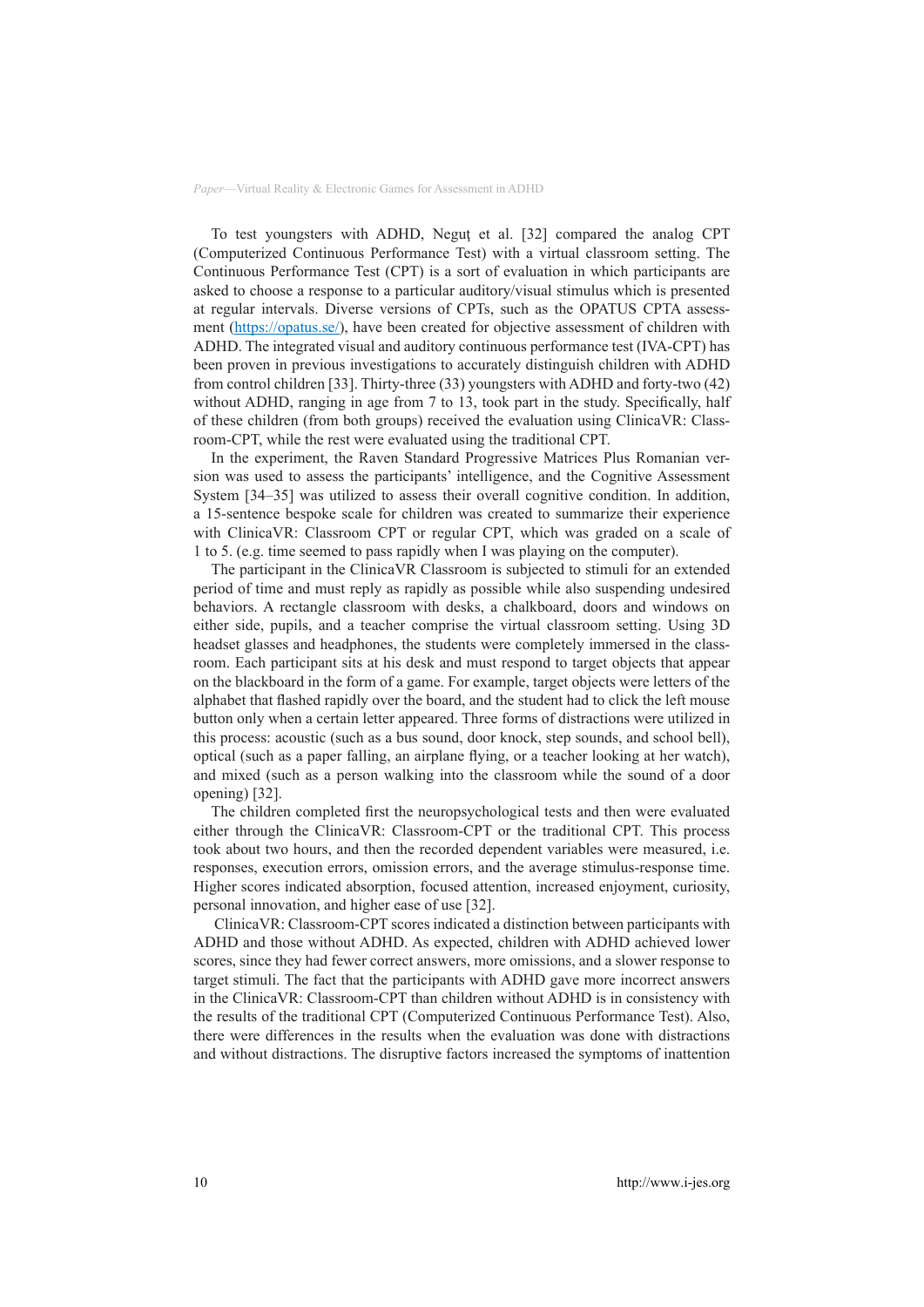in participants with ADHD, and this finding was more evident in the ClinicaVR: Classroom-CPT scenario compared to the analog CPT [32].

 Areces et al. [36] conducted a research to compare the effects of the AULA Nesplora among three groups of ADHD students (inattention type, impulsive type, and mixed type), as well as a control group. AULA Nesplora is a diagnostic tool for ADHD in a virtual classroom context. Previous studies have discovered that AULA Nesplora delivers more valid and complete information than the commonly utilized CPTs [37]. A clinical sample of 90 boys and 27 girls aged 5 to 16 years old was used in this investigation. The Diagnostic and Statistical Manual of Mental Disorders [30] was used to assign participants to the ADHD groups. They were separated into four groups: a control group, an inattentive ADHD group, an impulsive ADHD group, and a combined ADHD group. The total IQ (TIQ) was measured using Wechsler's WISC-IV scale [38], and the ADHD Assessment Scale [39] was utilized by the families.

 The major focus of research is AULA Nesplora [40]. In this test, participants between the ages of 6 and 16 are assessed on their attention, impulsivity, stimulus processing speed, and motor activity. The test is conducted in a virtual reality environment using 3D headset glasses with motion sensors and headphones (Head Mounted Display, HMD). The participant assumes the role of a student sitting at a desk in the classroom, staring at the chalkboard. Sensors on the glasses detect every movement of the head. As a result, the program changes the viewing angle, providing the impression to the participant that he is in a virtual classroom. The test is divided into three sections, each of which is gradually explained by a virtual teacher. The first phase, for example, is designed to fully immerse the user in the virtual reality world so that he may visually find and pop balloons [36].

In terms of attention deficit and hyperactivity/impulsivity, the variables assessed by the aforesaid test are comparable to those of other traditional CPTs. More specifically, the following variables are assessed:

- 1. Omissions: These mistakes happen when a person is supposed to respond to a target stimulus but doesn't. It's a statistic that measures how selective and concentrated your attention is.
- 2. Commissions: These happen when the user presses the button even when the target stimulus hasn't occurred yet. This measure is linked to a loss of control and a sense of suspension.
- 3. Average response time: Is a measurement of processing speed (reaction time) that is expressed in milliseconds.
- 4. Motor activity: The frequency and relevance of head movements are recorded (i.e. required vs. obsolete moves).

As predicted, there were differences between the control group and the ADHD groups. Regarding the omission variable, there were differences between the groups that shared the element of inattention (i.e. inattentive and combined ADHD type groups) and the control group, where the first two groups exhibited a greater deficit. Regarding the commission variable, there were differences between the groups that shared the element of impulsivity/hyperactivity (i.e. hyperactive and combined ADHD type groups) and the control group, where again the first two groups exhibited a greater deficit.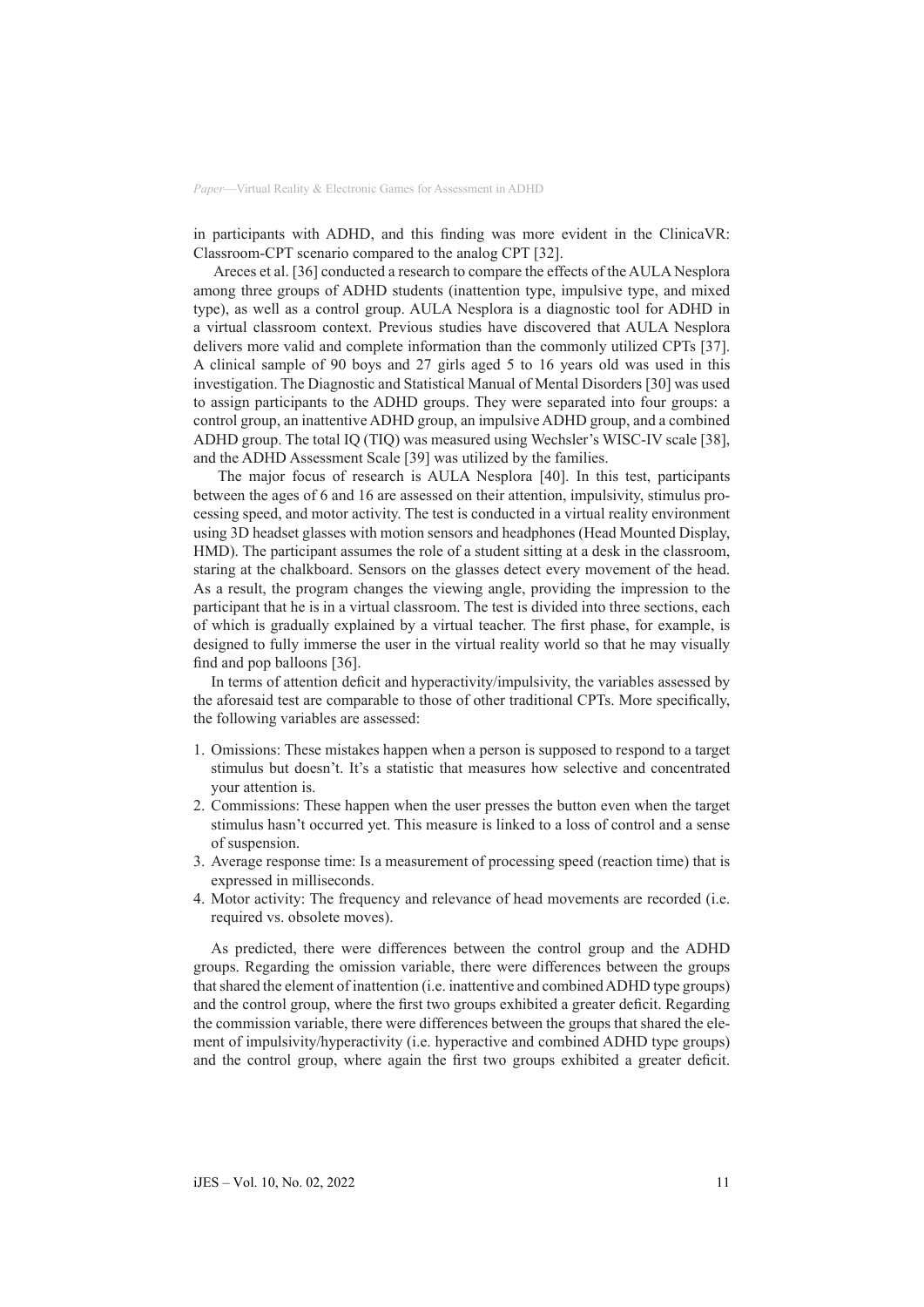The variations in motor activity were quite comparable to those recorded for the commission variable (with differences between the groups of inattentive ADHD type and hyperactive ADHD type). In particular, there was higher activity in those groups with impulsivity/hyperactivity being the main element. Finally, disparities in response time were found between the inattentive ADHD group and the control group, with the first group performing slower [36].

 The AULA Nesplora test was found to be successful in distinguishing between different forms of ADHD and separating them from a control group after examining the factors in each of the test circumstances. Therefore, the findings of this study may be useful in directing professionals toward a better estimation, intepretation and assessment based on the data supplied by this test [36].

### **5 Discussion and conclusions**

This study aimed to review the literature on the use of electronic games in virtual or non-virtual environments to identify the symptoms of ADHD. Children with ADHD exhibit a set of symptoms. The main symptoms of the disorder are inattention, hyperactivity, and impulsivity. According to Angelopoulou & Drigas [41], memory and attention are linked when performing a task. Therefore, their role is crucial to assessing the cognitive functions of individuals with ADHD, since the higher the working memory level is, the longer is also the attention span. Additionally, children with ADHD are more prone to have working memory deficits. Typically, medical professionals arrive at a diagnosis of ADHD in children by examining the answers of a questionnaire filled out by teachers and parents. However, this method is complicated for children with ADHD, and is also prone to inconsistent results, making it unfavorable for precise and truthful diagnosis.

On the contrary, the methods of diagnosing through electronic games and virtual reality classrooms may be more valid, as the result of the diagnosis depends entirely how well the children with ADHD perform in the games. This can motivate children to participate in the diagnosis, and may also lead to more objective diagnostic outcomes. Furthermore, since attention deficit is the dominant symptom of ADHD, it is feasible to discover if children exhibit this trait by using tests that address only the levels of attention [42]. The EEG signals can detect attention levels through brain-computer interface devices. This diagnostic method uses a combination of brain-computer interaction technology with serious games in order to record the player's EEG signal during play.

Virtual reality and machine learning techniques may be used in serious games to assess youngsters with ADHD. Virtual reality, on the one hand, creates a compelling environment that can deliver a realistic sensory experience throughout the diagnostic procedure. Machine learning, on the other hand, can classify the data collected throughout the game and improve diagnostic accuracy. The discussion among the scientific community on the assessment methods of ADHD has been of concern for a long time. Therefore, it is necessary for researchers to constantly try to find the most appropriate method, in order to identify the cognitive and metacognitive deficits of children with ADHD and to integrate them as soon as possible in a therapeutic environment.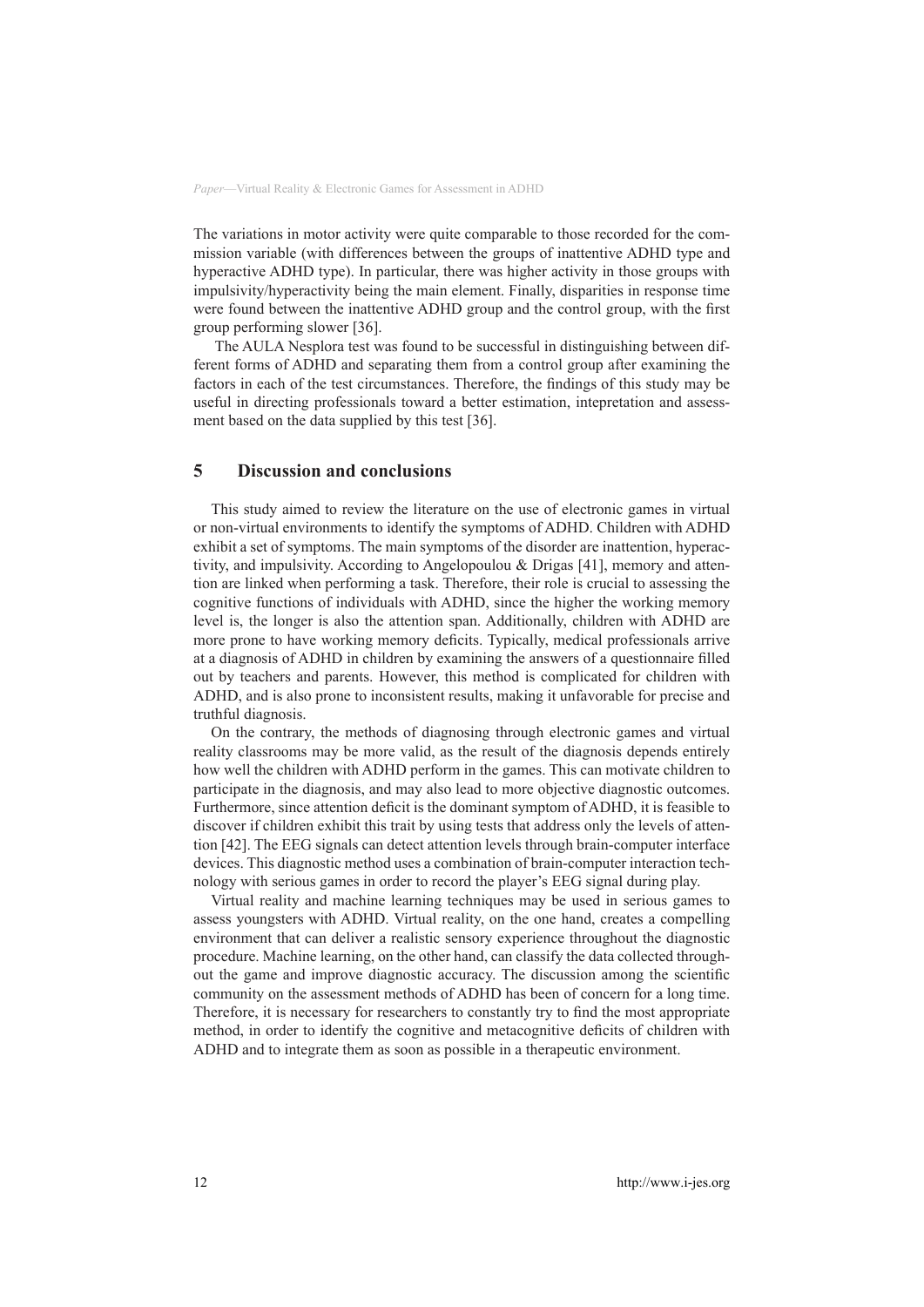#### **6 References**

- [1] Drigas, A. S. & Driga, M. A., "ADHD in the Early Years: Pre-Natal and Early Causes and Alternative Ways of Dealing", *International Journal of Emerging Technologies in Learning (iJET), 15*(13): 95–102, 2019. <https://doi.org/10.3991/ijoe.v15i13.11203>
- [2] Karabatzaki, Z., Stathopoulou, A., Kokkalia, G., Dimitriou, E., Loukeri, P. I., Economou, A., & Drigas, A., "Mobile Application Tools for Students in Secondary Education. An Evaluation Study", *International Journal of Interactive Mobile Technologies (iJIM)*, *12*(2): 142–161, 2018. <https://doi.org/10.3991/ijim.v12i2.8158>
- [3] Drigas, A. S. & Papoutsi C., "A New Layered Model on Emotional Intelligence", *[Behav Sci](https://www.ncbi.nlm.nih.gov/pmc/articles/PMC5981239/)  [\(Basel\)](https://www.ncbi.nlm.nih.gov/pmc/articles/PMC5981239/)*, 8(5): 45, 2018. <https://doi.org/10.3390/bs8050045>
- [4] Maslow, A. H., *Motivation and personality* (3rd ed.), Boston, MA: Addison-Wesley, 1987.
- [5] Maslow, A. H., "A Theory of Human Motivation", *Psychological Review*, 50, 370–396, 1943.<https://doi.org/10.1037/h0054346>
- [6] Drigas, A. S. & Mitsea, E., "The 8 Pillars of Metacognition", *International Journal of Emerging Technologies in Learning (iJET), 15*(21): 162–178, 2020. [https://doi.org/10.3991/](https://doi.org/10.3991/ijet.v15i21.14907) [ijet.v15i21.14907](https://doi.org/10.3991/ijet.v15i21.14907)
- [7] Drigas, A. S. & Mitsea, E., "Metacognition, Stress Relaxation Balance & Related Hormones", *International Journal of Recent Contributions from Engineering Science & IT (iJES), 9*(1): 4–15, 2021.<https://doi.org/10.3991/ijes.v9i1.19623>
- [8] Drigas, A. S. & Mitsea, E., "8 Pillars X 8 Layers Model of Metacognition Educational Strategies, Exercises & Trainings," *International Journal of Online and Biomedical Engineering (iJOE), 17*(8): 115–134, 2021.<https://doi.org/10.3991/ijoe.v17i08.23563>
- [9] Theodorou, P. & Drigas, A., "ICTs and Music in Generic Learning Disabilities", *International Journal of Emerging Technologies in Learning (iJET)*, *12*(04): 101–110, 2017. [https://](https://doi.org/10.3991/ijet.v12i04.6588) [doi.org/10.3991/ijet.v12i04.6588](https://doi.org/10.3991/ijet.v12i04.6588)
- [10] Crepaldi Maura, Colombo Vera, Mottura Stefano, Antonietti Alessandro, "Antonyms: A Computer Game to Improve Inhibitory Control of Impulsivity in Children with Attention Deficit/Hyperactivity Disorder (ADHD)", *Information (Switzerland), 11*(4): 230, 2020. <https://doi.org/10.3390/info11040230>
- [11] Marzocchi, G. M., Re, A. M., & Cornoldi, C., *BIA Batteria Italiana per l*'*ADHD* Trento: Erickson, 2010.
- [12] Delgado-Gómez David, Sújar Aaron, Ardoy-Cuadros Juan, Bejarano-Gómez Alejandro, Aguado David, Miguelez-Fernandez Carolina, Blasco-Fontecilla Hilario and Peñuelas-Calvo Inmaculada, "Objective Assessment of Attention-Deficit Hyperactivity Disorder (ADHD) Using an Infinite Runner-Based Computer Game: A Pilot Study", *Brain Sci. 10*, 716, 2020.<https://doi.org/10.3390/brainsci10100716>
- [13] Swanson, J. M., Schuck, S., Porter, M. M., Carlson, C., Hartman, C. A., Sergeant, J. A., Clevenger, W., Wasdell, M., McCleary, R., Lakes, K. et al., "Categorical and Dimensional Definitions and Evaluations of Symptoms of ADHD: History of the SNAP and the SWAN Rating Scales", *Int. J. Educ. Psychol. Assess., 10*, 51–70, 2012.
- [14] Serrano-Barroso [Almuden,](https://sciprofiles.com/profile/author/V2pFR0FYZWxtWmFveENmSlpmbVJUdz09) Siugzdaite [Roma, G](https://sciprofiles.com/profile/author/WUZMZjE0bXYyUkczbUtScHBtVzNkOFA5OGp2Zi8vcWZGUSs0bzJ5TjlsRT0=)uerrero-Cubero [Jaime,](https://sciprofiles.com/profile/author/UlpTL0tNZC8zRUk2cDQvZ1h0RUJmK05sbmNSNGtvL3N3RXNZRy95T1pSaz0=) Molina-Cantero [Alberto J.,](https://sciprofiles.com/profile/278927) Gomez-Gonzalez [Isabel M.,](https://sciprofiles.com/profile/93473) Lopez [Juan Carlos](https://sciprofiles.com/profile/1712955) & Vargas [Juan Pedro,](https://sciprofiles.com/profile/1517123) "Detecting Attention Levels in ADHD Children with a Video Game and the Measurement of Brain Activity with a Single-Channel BCI Headset", *Sensors*, *21*(9), 3221, 2021. [https://doi.](https://doi.org/10.3390/s21093221) [org/10.3390/s21093221](https://doi.org/10.3390/s21093221)
- [15] Nicolas-Alonso, L.F., Gomez-Gil, J., "Brain Computer Interfaces, a Review", *Sensors, 12*, 1211–1279, 2012. <https://doi.org/10.3390/s120201211>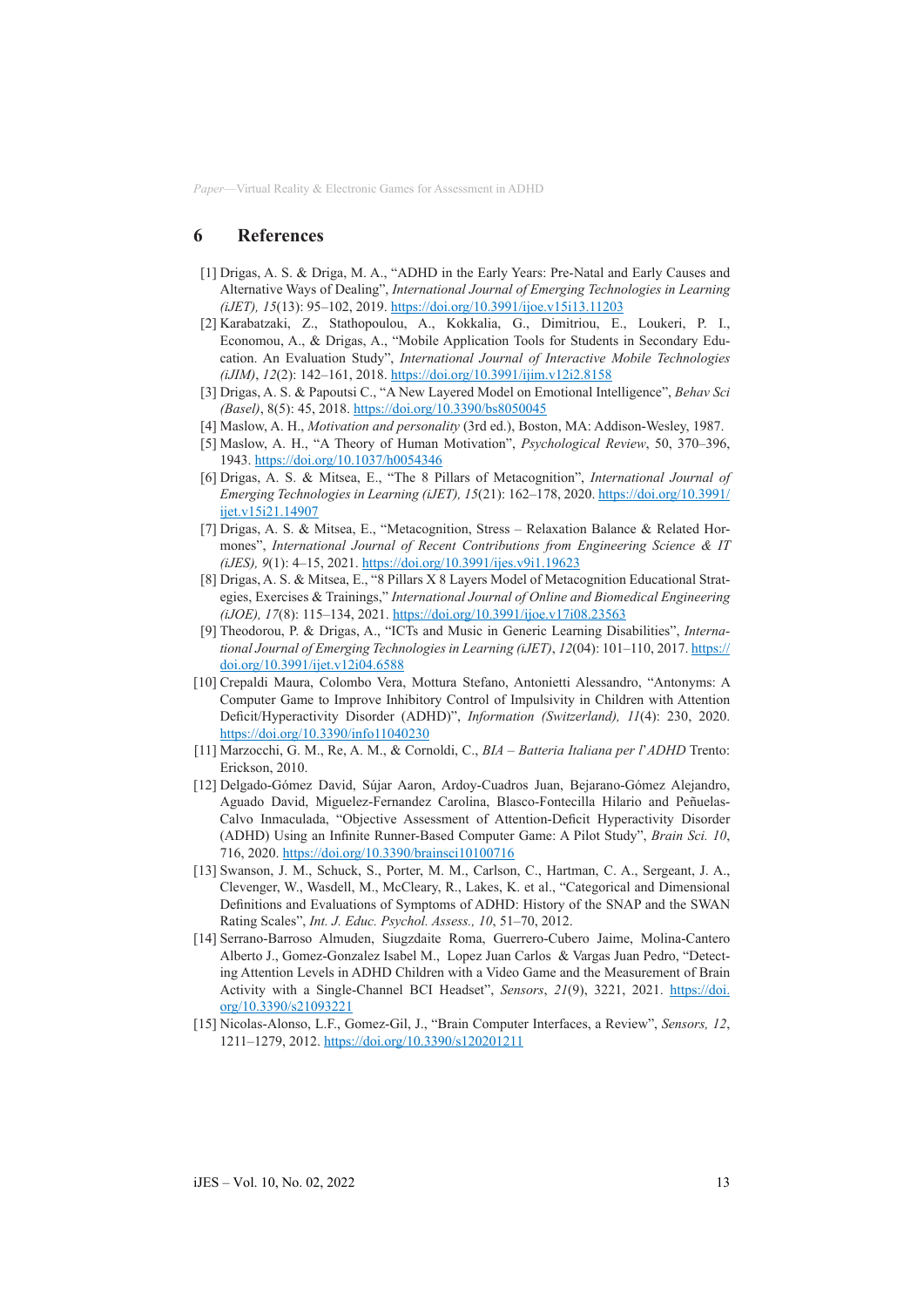- [16] Shirazi, A. S., Hassib, M., Henze, N., Schmidt, A., & Kunze, K., "What's on your mind? Mental Task Awareness Using Single Electrode Brain Computer Interfaces", *In Proceedings of the 5th Augmented Human International Conference,* Megève, France, 2–4 April 2014, p. 45.<https://doi.org/10.1145/2582051.2582096>
- [17] Sokolova, E., Groot, P., Claassen, T., VanHulzen, K. J., Glennon, J. C., Franke, B., & Heskes, T., Buitelaar, J., "Statistical evidence suggests that inattention drives hyperactivity/ impulsivity in attention deficit-hyperactivity disorder"*, PLoS ONE*, 11, 2016. [https://doi.](https://doi.org/10.1371/journal.pone.0165120) [org/10.1371/journal.pone.0165120](https://doi.org/10.1371/journal.pone.0165120)
- [18] Crowley, K., Sliney, A., Pitt, I., & Murphy, D., "Evaluating a brain-computer interface to categorise human emotional response", In Proceedings of the 2010 10th *IEEE International Conference on Advanced Learning Technologies*, Sousse, Tunisia, 5–7 July, pp. 276–278. <https://doi.org/10.1109/ICALT.2010.81>
- [19] Quesada-Tabares, R., Molina-Cantero, A. J., Gómez-González, I., Merino-Monge, M., Castro-García, J. A., & Cabrera-Cabrera, R., "Emotions Detection based on a Single-electrode EEG Device", In Proceedings of the PhyCS 2017: *4th International Conference on Physiological Computing Systems*, Madrid, Spain, 27–28 July, pp. 89–95. <https://doi.org/10.5220/0006476300890095>
- [20] Rebolledo-mendez, G., Dunwell, I., Martínez-mirón, E. A., & Liarokapis, F., "Assessing NeuroSky's Usability to Detect Attention Levels in an Assessment Exercise", *In International Conference on Human-Computer Interaction*, Springer: Berlin/Heidelberg, Germany, pp. 1–10, 2009. [https://doi.org/10.1007/978-3-642-02574-7\\_17](https://doi.org/10.1007/978-3-642-02574-7_17)
- [21] Thurstone, L. L. & Yela, M., *CARAS-R*. TEA Ediciones: Madrid, Spain, 2012.
- [22] Alaa Eddin Alchalabi, Shervin Shirmohammadi, Amer Nour Eddin & Mohamed Elsharnouby, "FOCUS: Detecting ADHD Patients by an EEG-Based Serious Game", *[IEEE Transactions on Instrumentation and Measurement,](https://ieeexplore.ieee.org/xpl/RecentIssue.jsp?punumber=19) 67*(7): 1512–1520, 2018. <https://doi.org/10.1109/TIM.2018.2838158>
- [23] Drigas Athanasios & Bravou Vasiliki, "BCI-based games and ADHD", *Research Society and Development, 10*(4): 1–6, 2021.<https://doi.org/10.33448/rsd-v10i4.13942>
- [24] Demos, J. N., *Getting Started with Neurofeedback*. W.W. Norton, New York, 2005.
- [25] Wang, Q., Sourina, O., & Nguyen, M. K., "EEG-based 'serious' games design for medical applications", in Proceedings – 2010 Int. Conf. on Cyberworlds, Singapore, pp. 270–276. <https://doi.org/10.1109/CW.2010.56>
- [26] EMOTIV, "EMOTIV Brainwear® Wireless EEG Technology," EMOTIV. [Online]. Available: [https://www.emotiv.com/.](http://https://www.emotiv.com/)
- [27] Yantong Fang, Dai Han & Hong Luo, "A virtual reality application for assessment for attention deficit hyperactivity disorder in schoolaged children". *Neuropsychiatric Disease and Treatment, 15*, 1517–1523, 2019.<https://doi.org/10.2147/NDT.S206742>
- [28] Bioulac, S., Lallemand, S., Rizzo, A., Philip, P., Fabrigoule, C., & Bouvard, M. P., "Impact of time on task on ADHD patient's performances in a virtual classroom", *European Journal of Paediatric Neurology*, 16, 514–521, 2012.<https://doi.org/10.1016/j.ejpn.2012.01.006>
- [29] Drigas Athanasios, Mitsea Eleni & Skianis Charalabos, "The Role of Clinical Hypnosis & VR in Special Education", *International Journal of Recent Contributions from Engineering Science & IT (iJES)*, *9*(4): 4–17, 2021. <https://doi.org/10.3991/ijes.v9i4.26147>
- [30] American Psychiatric Association, *Diagnostic and statistical manual of mental disorders (5th ed.)*. Arlington, VA: American Psychiatric Publishing, 2013. [https://doi.org/10.1176/](https://doi.org/10.1176/appi.books.9780890425596) [appi.books.9780890425596](https://doi.org/10.1176/appi.books.9780890425596)
- [31] Gilboa, Y., Kerrouche, B., Longaud-Vales, A. et al., "Describing the attention profile of children and adolescents with acquired brain injury using the virtual classroom", *Brain Inj., 29*(13–14): 1691–1700, 2015.<https://doi.org/10.3109/02699052.2015.1075148>